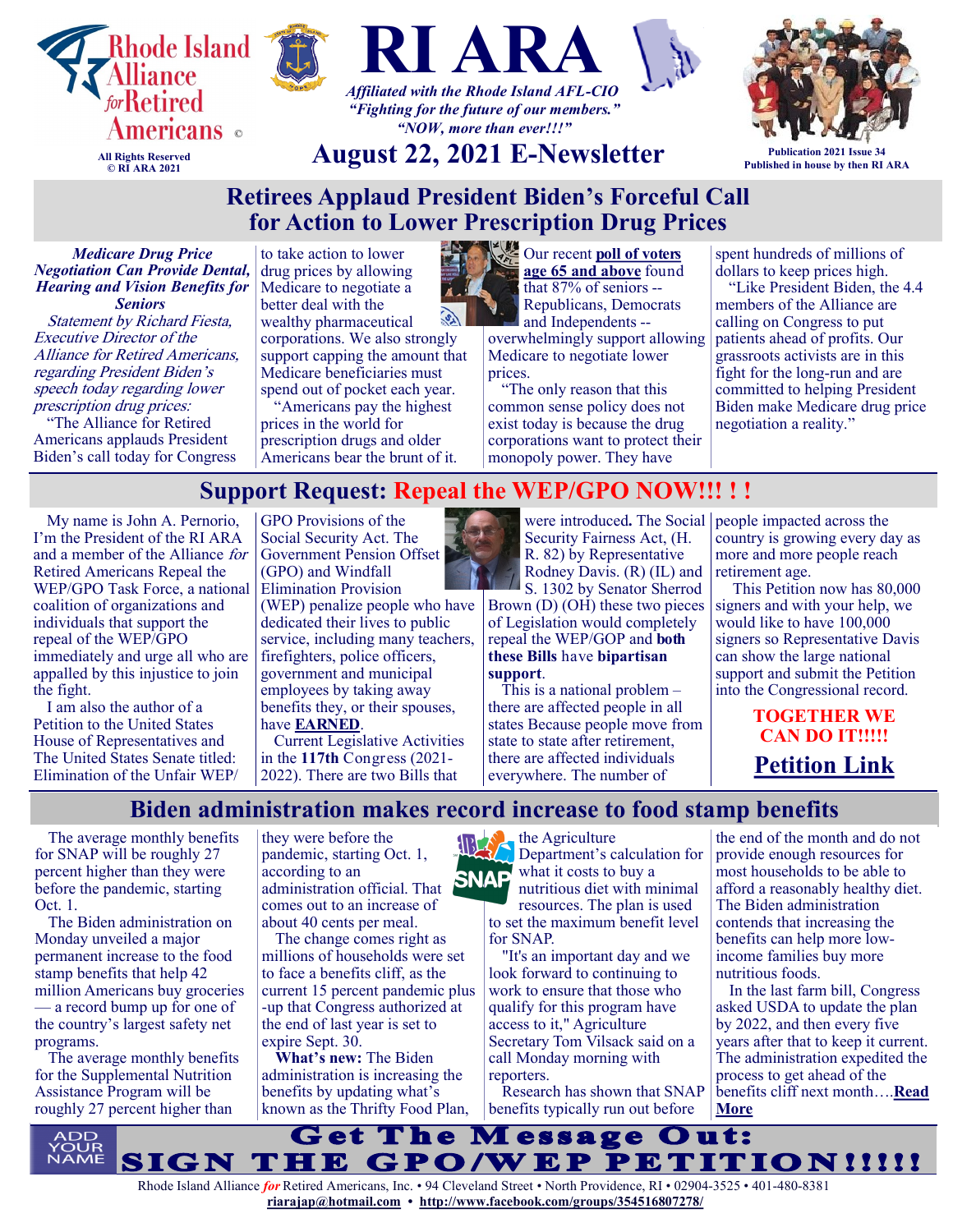### **Senate Lays Groundwork for Legislation That Includes Major Health Care Improvements**

August 12, 2021, this week, Senate Democrats passed their \$3.5 trillion budget resolution, laying the groundwork for legislation that is expected to include key Biden administration and congressional priorities.

The non-binding framework instructs Senate Committees to begin writing legislation that meets certain spending and policy targets, with the goal of completing a draft by September 15. Senate Democrats intend to use special budget rules, known as reconciliation, to try and pass the bill later this year along party lines—with 51 Democratic votes and without the threat of a Republican filibuster.

Importantly, the budget resolution outlines plans for major health care improvements and

investments, such as adding dental, vision, and hearing coverage to Medicare; increasing funding for Medicaid Home and Community Based Services (HCBS); and addressing high and rising prescription drug prices.

However, these and other listed policies are not yet detailed or final. As Senate Majority Leader Schumer told his colleagues on Monday, "Please remember that the resolution only includes 'topline' reconciliation instructions



that every Senator will have opportunities to shape and influence the

final reconciliation bill…" The House will briefly return from summer recess the week of August 23 to vote on the fiscal blueprint, allowing their committees to similarly begin the bill writing process.

Medicare Rights urges policymakers to seize this opportunity to strengthen health care systems, programs, and coverage. This includes crafting and passing a budget reconciliation bill that reduces prescription drug prices and outof-pocket costs; addresses

harmful gaps in the Medicare benefit; and expands Medicaid HCBS. We also support changes to simplify Medicare enrollment during the pandemic and beyond, streamline Medicare Part D appeals, update Medigap rules, and ease access to Medicare's low-income assistance programs.

The budget resolution is an important first step, but nothing is set in stone. **[Weigh in today](https://actionnetwork.org/letters/tell-congress-to-prioritize-medicare-and-medicaid-improvements/)  [to help make sure long](https://actionnetwork.org/letters/tell-congress-to-prioritize-medicare-and-medicaid-improvements/)[overdue Medicare and](https://actionnetwork.org/letters/tell-congress-to-prioritize-medicare-and-medicaid-improvements/)  [Medicaid policy solutions are](https://actionnetwork.org/letters/tell-congress-to-prioritize-medicare-and-medicaid-improvements/)  [in the final reconciliation bill.](https://actionnetwork.org/letters/tell-congress-to-prioritize-medicare-and-medicaid-improvements/)**

### **FDA expected to authorize Covid-19 vaccine booster shots**

Wed August 11, 2021. The US available from studies Food and Drug Administration is expected to announce **[within the](https://www.cnn.com/2021/08/05/politics/fda-covid-booster-shot/index.html)  [next 48 hours that it is](https://www.cnn.com/2021/08/05/politics/fda-covid-booster-shot/index.html)** 

**[authorizing Covid](https://www.cnn.com/2021/08/05/politics/fda-covid-booster-shot/index.html)-19 [vaccine](https://www.cnn.com/2021/08/05/politics/fda-covid-booster-shot/index.html)** booster shots for some people who are immunocompromised, according to a source familiar with the

discussions. This would be a third shot of

the current two-dose Pfizer and Moderna vaccines. That announcement could slide, the source cautioned, but this is the current timing.

"The FDA is closely monitoring data as it becomes administering an additional dose of the authorized COVID-19 vaccines to immunocompromised individuals," an FDA spokesperson told CNN. "The agency, along with the CDC, is evaluating potential options on this issue, and will share information in the near future."

**[NBC News was first to](https://www.nbcnews.com/health/health-news/fda-poised-ok-third-vaccine-dose-immune-compromised-people-n1276602)  [report](https://www.nbcnews.com/health/health-news/fda-poised-ok-third-vaccine-dose-immune-compromised-people-n1276602)** on the expected announcement.

The FDA must give authorization for the vaccines to be used in new ways outside the existing authorization. All three



Covid-19 vaccines being used in the US are given

under emergency use authorization by the FDA, but full approval is pending for Pfizer's vaccine. After FDA grants approval or authorization, the US Centers for Disease Control and Prevention then advises on whether to actually use a vaccine as authorized by the FDA.

Vaccine advisers for the CDC will meet on Friday to discuss booster doses of Covid-19 vaccines and additional doses for some immunocompromised people, according to a meeting

agenda posted by the agency on Monday

A recent study by Johns Hopkins researchers found that vaccinated immunocompromised people are 485 times more likely to end up in the hospital or die from Covid-19 compared to the general population that is vaccinated.

Based on an estimate by the [CDC,](https://www.cdc.gov/vaccines/acip/meetings/downloads/slides-2021-07/07-COVID-Oliver-508.pdf) about 9 million Americans are immunocompromised, either because of diseases they have or medications they take. ….**[Read](https://www.cnn.com/2021/08/11/politics/fda-third-dose-covid-19-vaccine/index.html)  [More](https://www.cnn.com/2021/08/11/politics/fda-third-dose-covid-19-vaccine/index.html)**

## **Biden pushes Congress to allow Medicare to negotiate drug prices**

President Joe Biden on Thursday called on U.S. lawmakers to enact legislation aimed at lowering drug prices, including allowing Medicare to negotiate drug prices and imposing penalties on drugmakers that hike prices faster than inflation.

The Democratic president's remarks laid out his vision to help reduce the costs for prescription medications as part of the Build Back Better agenda he is seeking to push through Congress as the nation continues to grapple with the COVID-19 pandemic.

Pharmaceutical manufacturers have earned high praise for

quickly developing vaccines against the novel coronavirus. But the outbreak of the highly contagious disease, which upended the economy and has so far killed more than 617,000 people in the United States, also drew renewed attention to healthcare costs.

Biden on Thursday lauded drugmakers for their life-saving work developing the COVID-19 vaccines.

"But we can make a distinction between developing these breakthroughs and jacking up prices on a range of medications for a range of everyday diseases

and conditions," he said in remarks at the White **House**.

Biden said U.S. prescription drug costs were higher than any other nation in the world by two to three times.

Drugmakers, reeling from a reduction in doctor visits and demand for some drugs amid the pandemic, raised prices on more than 500 medicines, an analysis released in January showed. [read](https://www.reuters.com/business/healthcare-pharmaceuticals/drugmakers-kick-off-2021-with-500-us-price-hikes-2021-01-04/)  [more](https://www.reuters.com/business/healthcare-pharmaceuticals/drugmakers-kick-off-2021-with-500-us-price-hikes-2021-01-04/)

After passing a \$1.9 trillion coronavirus-related bill in March, Democrats adopted a two -pronged strategy - a \$1 trillion hard infrastructure plan that

passed the Senate this week and a forthcoming \$3.5 trillion spending measure for so-called human infrastructure.

That spending plan would expand Medicare to include dental, vision and hearing benefits as well as lower the eligibility age, among other healthcare, climate and childcare provisions. More than 61.2 million people have coverage under the Medicare health insurance program for the elderly and disabled, according to the Centers for Medicare and Medicaid Services (CMS) ….**[Read More](https://www.reuters.com/world/us/biden-urge-congress-lower-prescription-drug-costs-2021-08-12/)**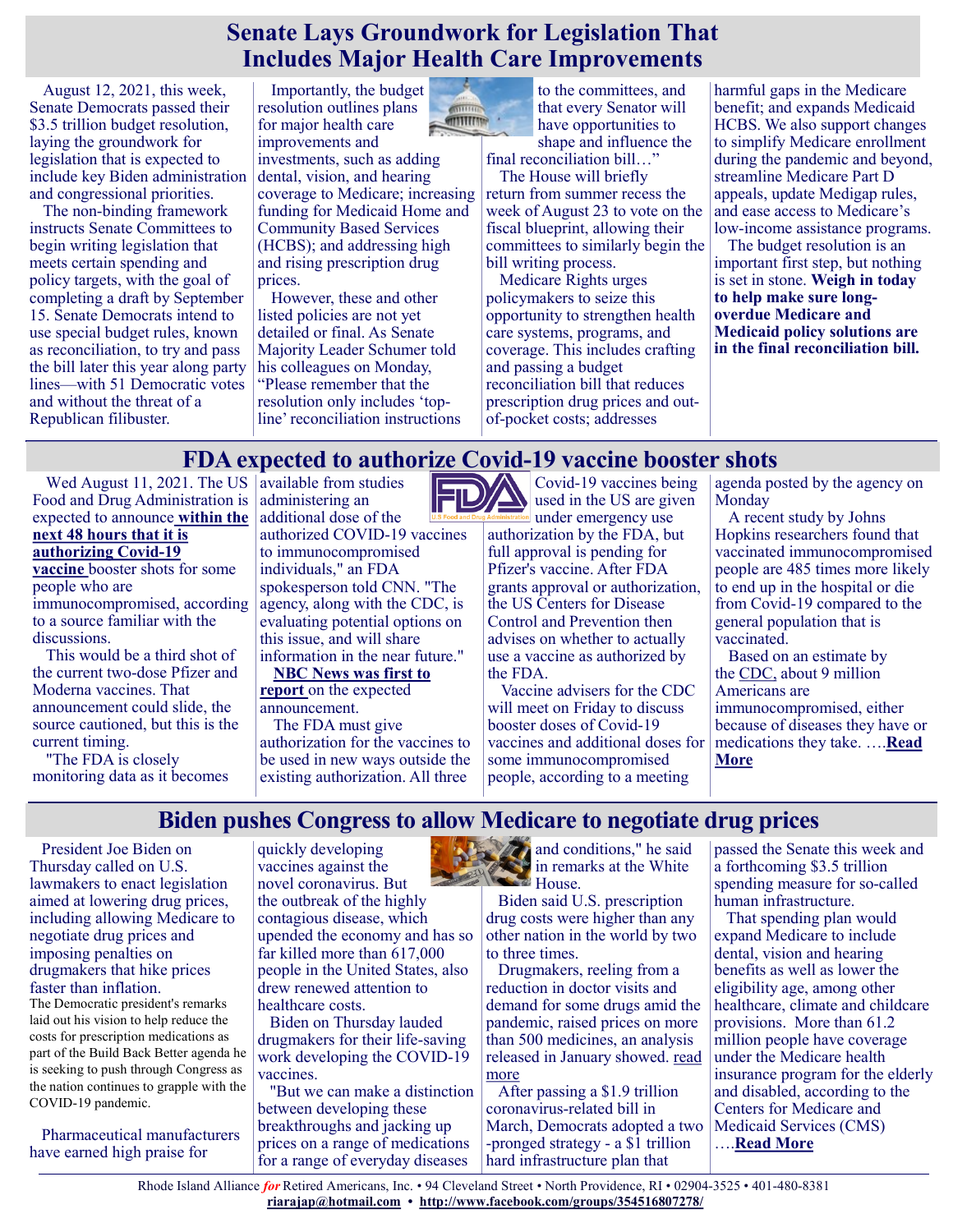### **Report Highlights Impact of Medicare's Dental Exclusion, Particularly on Beneficiaries of Color**

The Kaiser Family Foundation (KFF) recently released a **[report](https://www.kff.org/medicare/issue-brief/medicare-and-dental-coverage-a-closer-look/)** examining Medicare beneficiary access to dental care, including the share of Medicare beneficiaries with dental coverage, the share with a dental visit in the past 12 months, and their out-of-pocket spending on dental care.

Troublingly, they found that nearly half of all people with Medicare had no dental coverage in 2019. That same share did not have a dental visit in the past year, with higher percentages among Black (68%), Hispanic (61%), and low-income beneficiaries (71%). Most who obtained care (88%) paid out of pocket. They spent \$874, on average, with 1-in-5 spending more than \$1,000.

While most Medicare Advantage (MA) plans offer some dental coverage, it is often limited. As KFF notes, in 2021 88% of MA enrollees are in

plans that have frequency limits on dental services, and 78% are in plans that have a cap on care. More than half (59%) are in plans with a maximum benefit of \$1,000 or less, and the most common coinsurance for nonpreventative services is 50%. For enrollees who pay a separate premium for their MA dental coverage, those amounts average \$270 per year, but range from about \$108 to \$692.

Lack of dental care can exacerbate chronic medical conditions, contribute to the delayed diagnosis of serious medical conditions, lead to preventable complications, or delay or complicate needed services or surgeries. Limited



coverage and cost controls can contribute to beneficiaries foregoing routine and other dental

procedures.

This report is particularly important and timely because policymakers are now discussing options to make dental care more affordable by broadening coverage for people on Medicare.

President Biden's **[FY 2022](https://www.whitehouse.gov/omb/budget/)  [budget request](https://www.whitehouse.gov/omb/budget/)** includes "improving access to dental, hearing, and vision coverage in Medicare" as a priority. The budget resolution recently passed by Senate Democrats directs the Senate Finance Committee to explore adding dental, vision, and hearing coverage to Medicare through the reconciliation process. In 2019, the House of Representatives

**[Lower Drug Costs Now](https://www.congress.gov/bill/116th-congress/house-bill/3)  [Act](https://www.congress.gov/bill/116th-congress/house-bill/3)** (H.R.3) that would add a dental benefit to Medicare Part B, along with a vision and hearing benefit. Earlier this year, Representative Doggett, joined by 76 members of the House of Representatives, introduced **[the](https://www.congress.gov/bill/117th-congress/house-bill/4311/text)  [Medicare Dental, Vision, and](https://www.congress.gov/bill/117th-congress/house-bill/4311/text)  [Hearing Benefit Act](https://www.congress.gov/bill/117th-congress/house-bill/4311/text)** (H.R. 4311) which would cover these services under Medicare Part B. Medicare Rights strongly supports these legislative efforts. Congress must act immediately to fill this harmful gap in Medicare coverage. But they need to hear from you! **[Learn](https://actionnetwork.org/letters/tell-congress-to-prioritize-medicare-and-medicaid-improvements/)  [more and make your voice](https://actionnetwork.org/letters/tell-congress-to-prioritize-medicare-and-medicaid-improvements/)  [heard today.](https://actionnetwork.org/letters/tell-congress-to-prioritize-medicare-and-medicaid-improvements/)**

passed the **[Elijah E. Cummings](https://www.congress.gov/bill/116th-congress/house-bill/3)** 

Read the full **[report](https://www.kff.org/medicare/issue-brief/medicare-and-dental-coverage-a-closer-look/)**.

### **3 Florida Educators Die Of COVID-19 Within 24 Hours As Schools Prepare To Reopen**

Less than a week before schools are set to reopen in Florida's Broward County, local union officials say three educators have died of complications from the coronavirus. The deaths were all recorded within a 24-hour span, according to union officials representing employees of the local school district.

Broward Teachers Union President Anna Fusco said the start of the new school year has been a mix of emotions as the first day approaches.

"The whole excitement of going back was just running through our teachers when we went back to work on Wednesday," Fusco told NPR by phone Saturday. "And then the sense of anxiety that our governor's interfering with the safety protocols and wanting to block the mask mandate because they know it's an extra layer of protection. And then the deaths that were reported."

Fusco said 48-year-old Pinewood Elementary teacher and union steward Janice Wright, 49-year-old Dillard Elementary teacher Katina Jones and 49-year -old teaching assistant Yolonda Hudson-Williams, also of Dillard Elementary, were the educators



**vaccinated, Fusco said.**

Schools in Broward County are expected to reopen for the new academic year on Wednesday.

In an act of defiance aimed at Republican Gov. Ron DeSantis, the Broward County School Board voted 8-1 Tuesday to make wearing masks in all district schools and facilities mandatory for students, staff, and visitors, member station **[WLRN](https://www.wlrn.org/news/2021-08-10/bring-it-broward-school-board-mandates-masks-plans-legal-challenge-targeting-desantis-ban)  [reported](https://www.wlrn.org/news/2021-08-10/bring-it-broward-school-board-mandates-masks-plans-legal-challenge-targeting-desantis-ban)**. The board allowed for parents to have their children "opt out" of wearing a mask.

In an act of defiance aimed at Republican Gov. Ron DeSantis, the Broward County School Board voted 8-1 Tuesday to make wearing masks in all district schools and facilities mandatory for students, staff, and visitors, member station **[WLRN](https://www.wlrn.org/news/2021-08-10/bring-it-broward-school-board-mandates-masks-plans-legal-challenge-targeting-desantis-ban)  [reported](https://www.wlrn.org/news/2021-08-10/bring-it-broward-school-board-mandates-masks-plans-legal-challenge-targeting-desantis-ban)**. The board allowed for parents to have their children "opt out" of wearing a mask. DeSantis **[has threatened to](https://www.npr.org/sections/coronavirus-live-updates/2021/08/09/1026299001/florida-governor-desantis-school-superintendent-salary-masks)** 

**[withhold pay](https://www.npr.org/sections/coronavirus-live-updates/2021/08/09/1026299001/florida-governor-desantis-school-superintendent-salary-masks)** from superintendents and board members who buck an executive order banning mask mandates in schools…..**[Read More](https://www.npr.org/sections/coronavirus-live-updates/2021/08/14/1027730035/broward-county-florida-teachers-covid-coronavirus-deaths)**

### **Social Security benefits often don't cover even basic necessities**

Lorie Konish writes for **[CNBC.com](https://www.cnbc.com/2021/06/17/struggling-on-social-security-how-retirees-say-benefits-should-change.html)** on the lack of funding in Social Security and the need to increase Social Security benefits. Millions of retirees are struggling to pay for basic necessities. Congressman John Larson argues that Congress should not kick the can down the road. How quickly will Congress act?

President Biden advocated during his presidential campaign for raising Social Security checks

to at least 125 percent of the federal poverty level. He also said that people with pension income should not see their Social Security benefits reduced. Representative Larson seeks to increase benefits.

President Biden and Congressman Larson want to increase payroll contributions for people with high incomes to help offset the cost of raising Social Security benefits for people with

low incomes. The average annual Social Security benefit today is \$18,500. But, some people–predominantly women and people of color–receive as little as \$12,880, less than the federal poverty level. And 40 percent of people depend heavily –if not exclusively–on Social Security income to cover their expenses.

The Social Security Fairness Act would end the policy of

reducing the Social Security income of people who have federal, state or local pensions. But, it would not increase benefits to people who did not also have federal, state or local pensions.

While Democrats hold a majority in both the House and the Senate, it is razor thin. Time will tell how much the Democrats can accomplish.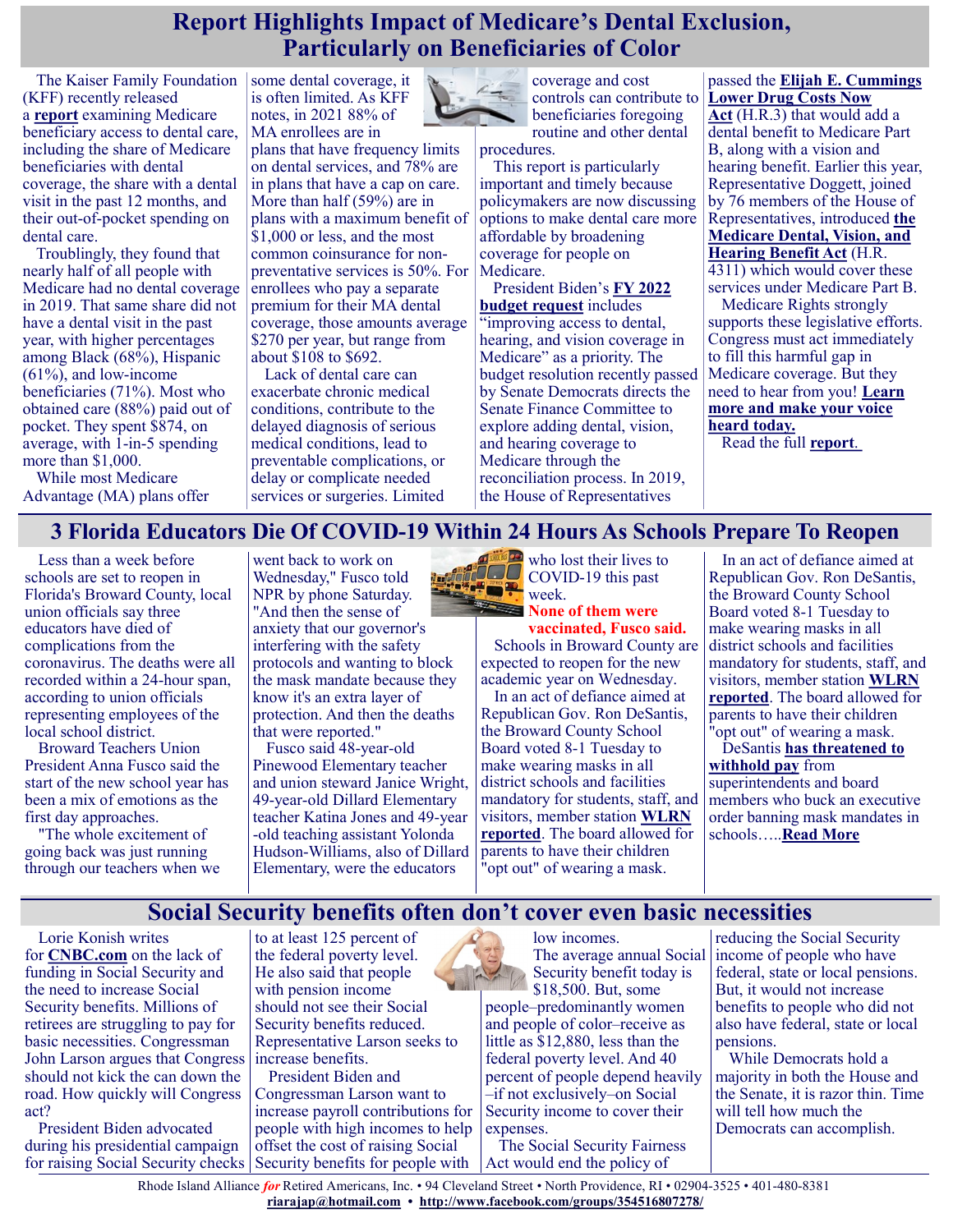### **National Academies' Report Took Pharma-Friendly Stance After Millions in Gifts**

To several U.S. senators, it looked wasteful, even outrageous. Every year, taxpayers pay for at least \$750 million worth of expensive pharmaceuticals that are simply thrown away. Companies ship many of the drugs in "**[Costco](https://twitter.com/senatordurbin/status/1106290247749513217?lang=en)**" size vials, one lawmaker said, that once opened usually cannot be resealed or saved for other patients. Yet pharma gets paid for every drop.

So Congress turned to the prestigious National Academies of Sciences, Engineering and Medicine for advice, given its reputation for "**[independent](https://www.nationalacademies.org/about)**, objective reports" on such matters. The national academies' influential report, released in February, struck physicians who've tracked the issue as distinctly friendly to Big Pharma. It advised against an effort to recoup millions for the discarded drugs. It concluded that Medicare should stop

tracking the cost of the drug waste altogether. Yet the report left out a few key facts, a KHN

investigation has found. Among them: One committee member was paid \$1.4 million to serve on the board of a pharmaceutical corporation in 2019 and in 2020 joined the board of a biotechnology company that lists government "cost containment" efforts as a risk to its bottom line.

Another committee member reported consulting income from 11 to 13 pharmaceutical companies, including eight that Medicare records show have earned millions billing for drug waste. His pharma ties were disclosed

in **[unrelated](https://www.bmj.com/content/370/bmj.m2588) [publications](https://jamanetwork.com/journals/jamanetworkopen/fullarticle/2777862)** in 2019 through this year.

Those committee members said they reported relevant relationships to the national academies and that the

information is readily available outside of the report.

What's more: The National Academy of Sciences itself for years has been collecting generous gifts from foundations, universities and corporations, including at least \$10 million from major drugmakers since 2015, its treasurer **[reports](https://www.nap.edu/read/26227/chapter/1)** show. Among the donors are companies with millions to retain or lose over the drug waste committee's findings.

The fact that those relationships were not disclosed in the final report by an organization charted in 1863 to advise the nation amounts to "egregious" failures, said Sheldon Krimsky, a Tufts University professor and expert on conflicts of interest in science.

"The amount of money you're reporting is really substantial,"

he said. "It really raises questions about the independence" of the national academies.

In a statement emailed to KHN, the national academies said the two members with undisclosed board and consulting roles had "no current conflicts of interest during the time the [drug waste] study was being conducted" from January 2020 through February. The report did **[disclose conflicts](https://www.nationalacademies.org/our-work/implications-of-discarded-weight-based-drugs#sectionCommittee)** for two others on the 14-member board. The report in question was paid for by federal officials, and "funds from for-profit organizations with a direct financial interest in the outcome of a study may not be used to fund advisory consensus studies, except in rare circumstances," national academies spokesperson Dana Korsen said in the emailed statement….**[Read](https://khn.org/news/article/national-academies-big-pharma-support-drug-waste-report/)  [More](https://khn.org/news/article/national-academies-big-pharma-support-drug-waste-report/)**

### *Dear Marci:* **How should I use my Medicare & You handbook?**

I'm glad you asked! The Medicare & You handbook can be very helpful. The Medicare  $&$  *You* handbook is mailed to all Medicare households each September and contains information on Medicare benefits.

 Here are some helpful uses for your handbook:

- **Learn what's new with Medicare.** It's important to know any updates about your Medicare coverage. For example, the <sup>2021</sup> Medicare & You book had updates on lower insulin costs, new acupuncture coverage for back pain, and virtual services. Remember that Medicare Advantage Plans must cover the same benefits that Medicare does; if you see an update to Medicare in your Medicare & You book, you should expect to have those same benefits with your Medicare Advantage Plan, although with possibly different costs or restrictions.
- **Understand how to enroll.**  If you are new to Medicare,

the Medicare @ Dear Marci & You handbook can be helpful in explaining how to sign up. It explains who will be automatically enrolled, and who will need to actively sign up. The handbook lists instructions for signing up and offers resources to contact for assistance.

- **Compare private plans in your area.** While there is a general version of the handbook available online, the version mailed to you or sent to you electronically will contain information specific to the area in which you live. It should contain a list of Medicare Advantage Plans, Part D plans, and supplemental Medigap plans available in your area for you to compare.
- **See if you qualify for any cost assistance programs.**  There are a variety of programs that help people save money on their Medicare. The Medicare & You handbook contains the

eligibility guidelines (which are usually a person's monthly or yearly income, and sometimes their assets) for these different programs. Use your handbook to see if you may be eligible for Extra Help, the Medicare Savings Program, or a State Pharmaceutical Assistance Program.

- **Learn about your rights.**  If you are denied coverage for a health service or item that you believe should be covered, your Medicare & You handbook contains helpful information on filing appeals. It additionally provides tips on protecting yourself from Medicare fraud and medical identity theft.
- **Use as a reference guide throughout the year.** It is tough (and likely impossible!) to memorize everything about how Medicare works. Instead, keep your Medicare & You handbook to use as a

reference guide as you need care throughout the year. The book contains an index of topics, as well as a dedicated section to finding out if Medicare covers your test, item, or service.

 As you can see, the Medicare & You handbook can be helpful to you throughout the year. I highly recommend keeping it handy!

 If you don't receive your Medicare & You handbook, you can call 1-800- MEDICARE and request that a copy with information for your area be sent to you. If you would like to receive your handbook electronically, you can log into (or create) **[your](https://medicarerights.us15.list-manage.com/track/click?u=1621f54a596f3717c22815356&id=493c320b84&e=88d22ba1fe)  [Medicare account](https://medicarerights.us15.list-manage.com/track/click?u=1621f54a596f3717c22815356&id=493c320b84&e=88d22ba1fe)** to sign up for electronic handbooks. You can also download a general version of the handbook at **[Medicare.gov](https://medicarerights.us15.list-manage.com/track/click?u=1621f54a596f3717c22815356&id=5bc5adef9d&e=88d22ba1fe)**.

*-Marci*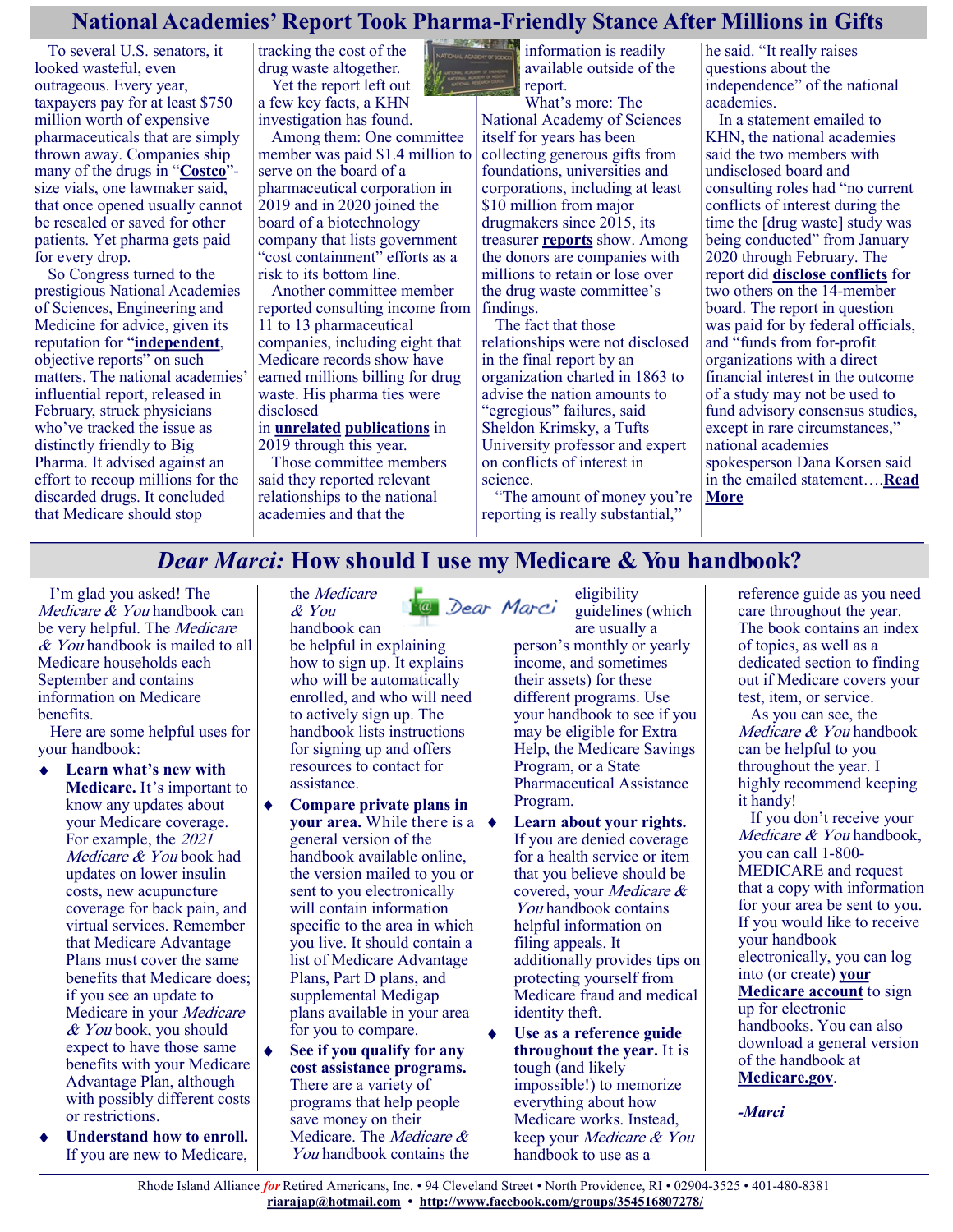### **An alert Middletown Rhode Island FedEx clerk stopped a \$15,000 scam**

The skepticism of a clerk at a FedEx on East Main Road saved an elderly man from a \$15,000 scam.

The man, on Aug. 3, told the clerk he intended to mail a package that contained \$500 worth "of rolled up magazines," Middletown Police Captain Jason Ryan explained to The Daily News in an email.

The clerk had been asking the man questions about the package, and when he told her it contained rolled-up magazines – worth such a lump sum – she became concerned of a potential scam.

The clerk contacted a manager, who allowed her to open the package. Inside she

found \$15,000 in cash, and immediately called Middletown police. "The customer (had

been told over the

phone that) if he sent the money then he would get \$25,000.00 deposited into his account upon receipt of the cash," Ryan said.

No arrests were made. Other than educating the public and documenting complaints, police largely have their hands tied when it comes to the investigation of such scams; spoofed numbers and burn phones make tracking down culprits incredibly difficult if not impossible.

"We did follow up, but like most of these scams we didn't



have any luck due to the complexity of where it originated from," Ryan said. "The clerk did a great job of

being alert to the situation." **Here are some facts and tips about scams to protect yourself and loved ones:**

"Never make a financial decision without thinking about it for 24 hours, scammers will create urgency [and scammers] will try to create either excitement about an opportunity of fear that something bad will happen unless you send money or personal

information," Newport Detective Stephen P. Carrig told The Daily News previously.

- Scammers have the ability to "spoof" phone numbers, i.e. appear on a person's caller ID as a legitimate business.
- No legitimate business or government agency will request payment in the form of pre-paid cards. Customers will receive written notice in the mail, but be sure to verify these written notices, as well.
- ◆ Do not provide personal information (social security numbers, birthdays, credit/ debit card numbers) to unsolicited callers or to unsolicited emails.

### **Medicare Advantage costs keep rising, with no clear benefits**

Bob Herman writes for **[Axios](https://www.axios.com/medicare-advantage-enrollment-spending-pandemic-risk-adjustment-d1a608ff-15eb-47bf-8952-0e1c5af097d5.html)** on the surge in Medicare Advantage enrollment these last several years, notwithstanding its **[high](https://justcareusa.org/costs-in-medicare-advantage-present-barrier-to-care/)  [costs](https://justcareusa.org/costs-in-medicare-advantage-present-barrier-to-care/)** and questionable quality of care, particularly for people with **[complex and costly](https://justcareusa.org/people-with-serious-health-needs-more-likely-to-disenroll-from-medicare-advantage-plans/)  [conditions](https://justcareusa.org/people-with-serious-health-needs-more-likely-to-disenroll-from-medicare-advantage-plans/)**. It's driving up Medicare premiums and eroding the Medicare Trust Fund. Yet, it's likely to take over Medicare if not reined in.

Right now, more than four in ten people with Medicare are enrolled in Medicare Advantage. Why? In no small part because traditional Medicare has no outof-pocket cap. So, in order to protect yourself financially in traditional Medicare, you need **[Medicare supplemental](https://justcareusa.org/four-things-to-think-about-when-choosing-a-plan-to-fill-gaps-in-medicare-a-medigap-or-medicare-supplemental-insurance-plan/)** 

**[coverage](https://justcareusa.org/four-things-to-think-about-when-choosing-a-plan-to-fill-gaps-in-medicare-a-medigap-or-medicare-supplemental-insurance-plan/)**. And, that can easily cost \$2,500 a year. As a result, employers, unions and people with lower incomes opt for Medicare Advantage, believing they can save money. Most people do not understand the risks, both in terms of access to care and out-of -pocket costs.

#### People in **[Medicare](https://justcareusa.org/what-are-medicare-premium-and-other-costs-in-2021/)**

**[Advantage](https://justcareusa.org/what-are-medicare-premium-and-other-costs-in-2021/)** who develop costly conditions can spend as much as \$7,500 a year on their in-network care, depending upon their plan's out-of-pocket cap. They also might not be able to see the doctors they want to see. So, they take a big gamble, especially because it can be difficult to switch back to traditional Medicare. Many people in

Medicare Advantage are . of Health effectively locked in because they cannot buy supplemental coverage to pick up and limit their out-ofpocket costs in traditional Medicare.

Medicare Advantage plans lure people in with their out-of-pocket caps and what they claim to be vision, hearing and dental benefits. But, in many cases the out-of-pocket costs are so high that people can't afford to get the care they need. For vision, hearing and dental services the data show that is often the case. Out-of-pocket costs often are many hundreds of dollars.

Medicare Advantage plans are supposed to coordinate care, but many of them simply restrict

access to doctors and hospitals and provide little or no care coordination. Medicare Advantage plans have changing provider networks which undermines continuity of care for their members.

Medicare Advantage plans have never saved the government money. In fact, their per member costs keep going up. According to the **[Medicare Payment](http://www.medpac.gov/docs/default-source/reports/jun21_medpac_report_to_congress_sec.pdf?sfvrsn=0&utm_source=newsletter&utm_medium=email&utm_campaign=newsletter_axiosvitals&stream=top)  [Advisory Commission,](http://www.medpac.gov/docs/default-source/reports/jun21_medpac_report_to_congress_sec.pdf?sfvrsn=0&utm_source=newsletter&utm_medium=email&utm_campaign=newsletter_axiosvitals&stream=top)**  Medicare has never seen "net

aggregate savings" from the Medicare Advantage program. Rather, Medicare Advantage is driving up Part B premiums and eating into the Medicare Trust Fund. Congress needs to change the way plans are paid, and quickly!

# **Here's what happens to Social Security payments when you die**

If you're handling the financial affairs for an older person who has died, you may wonder how the government knows to stop sending Social Security payments.

Or maybe there's a surviving spouse or dependent who is hoping those benefits can continue.

Although Social Security rules can be complicated, the bottom line is that a person's benefits end at death. And for survivors, whether you qualify depends on several factors.

Here's what to know. **Where to start**

It's important for the Social Security

Administration to be alerted as soon as possible after

the person dies. In most cases, funeral homes notify the government. There's a

[form available](https://www.ssa.gov/forms/ssa-721.pdf) that those businesses use to report the death. "The person serving as

executor [of the estate] or the surviving spouse can also call Social Security," said certified



financial planner Peggy Sherman, a lead advisor at Briaud Financial Advisors in College Station, Texas.

Whoever does the reporting should be armed with the decedent's Social Security number.

#### **When payments stop**

Be aware that a person is due no Social Security benefits for the month of their death.

"Any benefit that's paid after the month of the person's death needs to be refunded," Sherman said.

With Social Security, each payment received represents the previous month's benefits. So if a person dies in August, the check for that month — which would be paid in September — would need to be returned if received.

If the payment is made by direct deposit, the bank holding the account should be notified so it can return benefits that shouldn't have been delivered….**[Read More](https://www.msn.com/en-us/money/retirement/here-s-what-happens-to-social-security-payments-when-you-die/ar-AANnHpK?ocid=SK2DDHP)**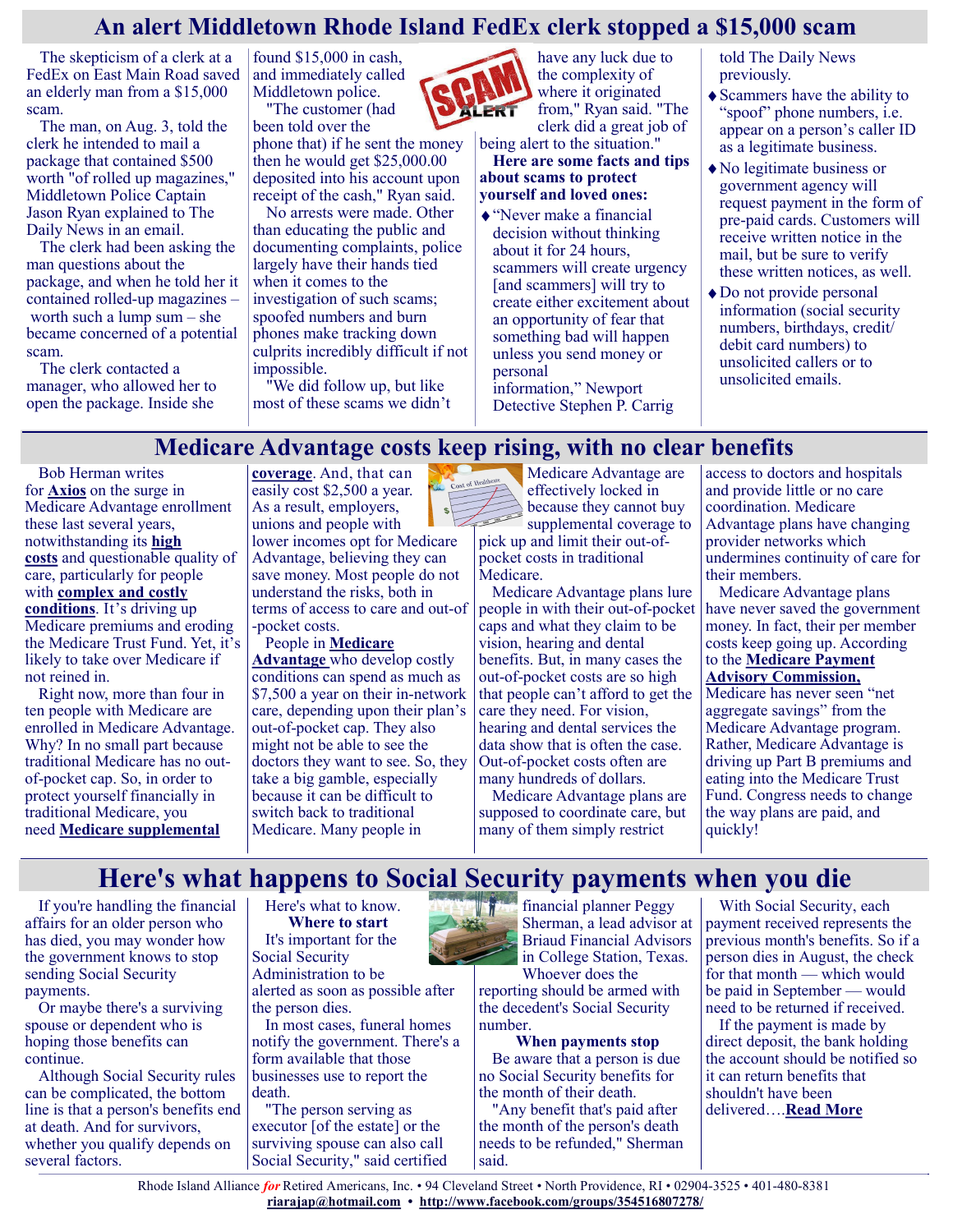# **RI ARA HealthLink Wellness News** HealthLink Wellness



# **All HHS Health Care Workers Must Now Get COVID Vaccines**

(HealthDay News) -- COVID-19 vaccination will be required for all U.S. Health and Human Services (HHS) employees who deal with patients, HHS Secretary Xavier Becerra announced Thursday.

The order will affect more than 25,000 clinicians, researchers, contractors, trainees and volunteers within the U.S. National Institutes of Health, the Indian Health Service, and the U.S. Public Health Service Commissioned Corps, the Associated Press reported.

"Requiring our HHS health care workforce to get vaccinated will protect our federal workers,

as well as the patients and people they serve," Becerra said in

#### a **[statement](https://www.hhs.gov/about/news/2021/08/12/secretary-becerra-to-require-covid-19-vaccinations-for-hhs-health-care-workforce.html)**.

HHS employs more than 80,000 people. Those not covered by new mandate are subject to a White House policy that compels federal workers and contractors to provide their vaccination status and requires those who aren't vaccinated to get regular COVID-19 testing and places certain workplace restrictions on them, the AP reported.

A growing number of private and public employers in the United States -- such as Google,



United Airlines and the state of California -- are requiring workers to get vaccinated due to surging

case numbers driven by the highly contagious Delta variant. Last month, the U.S.

Department of Veterans Affairs said its health care workers must get vaccinated, and the Pentagon recently announced that all service members will be required to get vaccinated, to maintain military readiness, the AP reported.

While vaccination is nearly universal among doctors, the same isn't true for all health care workers. Nursing homes and

hospitals rely on support staff for tasks ranging from clerical duties to transporting patients, and their vaccination rates often mirror the surrounding communities.

Despite widespread availability of free vaccines, only about half of the U.S. population is fully vaccinated, **[data](https://covid.cdc.gov/covid-data-tracker/#vaccinations_vacc-total-admin-rate-total)** from the U.S. Centers for Disease Control and Prevention shows. New COVID-19 cases have surged past 100,000 a day, a level not seen since the deadly wave of the fall and winter gained momentum last November, the AP reported.

### **Some Diabetes Meds Might Also Lower Alzheimer's Risk**

 $\overline{\mathbf{R}}$ 

Older adults who take certain diabetes drugs may see a slower decline in their memory and thinking skills, a new study suggests.

Researchers in South Korea found that among older people who'd been having memory issues, those using diabetes drugs called DDP-4 inhibitors typically showed a slower progression in those symptoms over the next few years. That was compared with both diabetes-free older adults and those taking other diabetes medications.

People on DDP-4 inhibitors also showed smaller amounts of for diabetes or high blood

the "plaques" that build up in the brains of people with Alzheimer's disease.

Experts cautioned that the findings do not prove the drugs can prevent or delay dementia.

To do that, researchers would need to conduct clinical trials that directly test the medications, said Dr. Howard Fillit, chief science officer for the nonprofit Alzheimer's Drug Discovery Foundation in New York City.

But, he said, the study adds to evidence that certain existing medications -- including some

pressure -- could be "repurposed" for protecting the aging brain. In fact, other diabetes medications, such as metformin and GLP-1 agonists, are already being studied for slowing down declines in memory and thinking skills.

There has been less research, Fillit said, into DDP-4 inhibitors -- which include oral medications like sitagliptin (Januvia), linagliptin (Tradjenta), saxagliptin (Onglyza) and alogliptin (Nesina). They share a similarity with GLP-1 agonists, in that they act on the same "pathway"

in the body.

Fillit explained that DDP-4 inhibitors work by boosting blood levels of GLP-1, a gut hormone that stimulates insulin release. Insulin is a hormone that regulates blood sugar.

People with diabetes are resistant to insulin, which results in chronically high blood sugar levels. Some studies have found that people with Alzheimer's also have problems with insulin resistance -- and researchers have speculated that may contribute to the brain degeneration seen in the disease….**[Read More](https://consumer.healthday.com/8-12-some-diabetes-meds-might-also-lower-alzheimer-s-risk-2654499247.html)**

### **Veterans Push for Medical Marijuana in Conservative South**

Each time Chayse Roth drives home to North Carolina, he notices the highway welcome signs that declare: "Nation's Most Military Friendly State."

"That's a powerful thing to claim," said Roth, a former Marine Corps gunnery sergeant who served multiple deployments to Iraq, Afghanistan and Pakistan.

Now he says he's calling on the state to live up to those words. A Wilmington resident, Roth is advocating for lawmakers to pass a **[bill that would legalize](https://www.ncleg.gov/BillLookUp/2021/s711)  [medical marijuana](https://www.ncleg.gov/BillLookUp/2021/s711)** and allow veterans with post-traumatic

stress disorder and other debilitating conditions to use it for treatment.

"I've lost more men to suicide since we went to Afghanistan in '01 than I have in combat," said Roth, who said he doesn't use cannabis himself but wants others to have the option. "It's just unacceptable for these guys to go overseas and win the battle and come home and lose the battle to themselves."

He is among several veterans brought together by a recently formed advocacy group called **[NC Families for Medical](https://ncfamiliesformedicalcannabis.com/)  [Cannabis](https://ncfamiliesformedicalcannabis.com/)**. These veterans have

testified before the legislature and visited lawmakers individually. In a state that's home

#### to **[eight military bases,](https://militarybases.com/north-carolina/) [one of](https://www.va.gov/vetdata/docs/Maps/VetPop16_PopStateFY19.pdf)  [the largest veteran](https://www.va.gov/vetdata/docs/Maps/VetPop16_PopStateFY19.pdf)**

**[populations](https://www.va.gov/vetdata/docs/Maps/VetPop16_PopStateFY19.pdf)** in the country and a Republican-controlled legislature that prides itself on supporting the troops, they hope their voices will act as a crucial lever to push through a bill that has faced opposition in the past.

"If we really want to be the most veteran-friendly state in the union, this is just another thing we can do to solidify that statement," Roth said.

From California to Massachusetts, veterans have been active in the push for medical marijuana legalization for decades. But now, as the movement focuses on the **[remaining 14 states](https://www.ncsl.org/research/health/state-medical-marijuana-laws.aspx)** that have not enacted comprehensive medical marijuana programs or full marijuana legalization, their voices may have outsize influence, experts say.

Many of these remaining states are in the traditionally conservative South and dominated by Republican legislatures….**[Read More](https://khn.org/news/article/veterans-medical-marijuana-conservative-south-ptsd/)**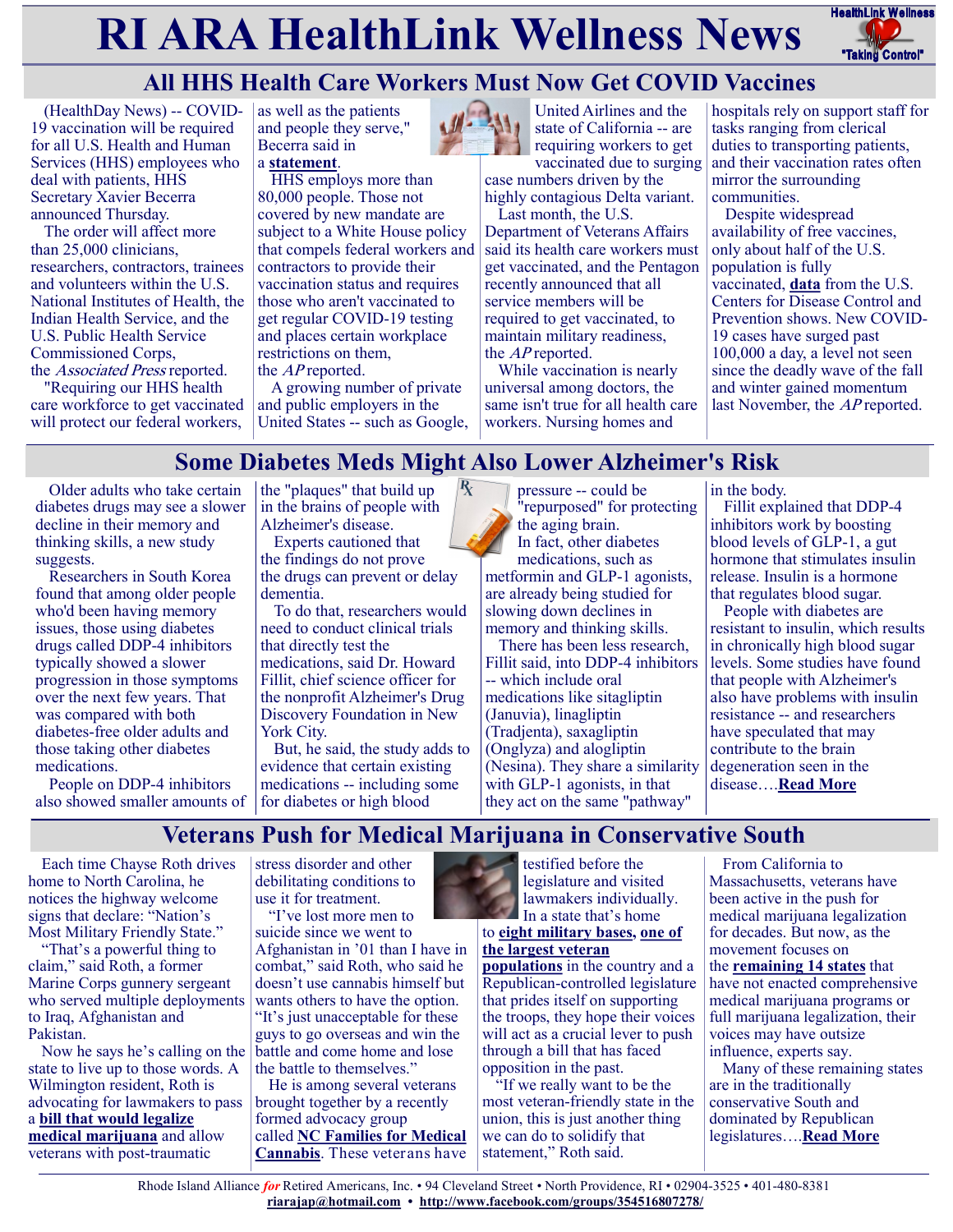### **\*TIME\***

- •Time• the sedative was given
- •Time• the paralytic was given
- •Time• the patient was intubated
- •Time• their central line was placed
- •Time• their arterial line was placed
- •Time• their Vas Cath was placed
- •Time• CRRT initiated
- •Time• the patient was proned
- •Time• the ABG was drawn
- •Time• the family was notified •Time• the zoom meeting was set for
- •Time• the family said their goodbyes
- •Time• of death

That was someone's mother, father, brother, sister, aunt, uncle, friend, spouse.

That was their •time• to go. And I feel confident in saying the virus made it too soon.

I've stood outside a patient

room with clasped hands, giving a thumbs up to a patient through a window as they were being extubated. Moments before:

"Stay calm. The respiratory therapist is going to take this breathing tube out, okay? I need you to nod your head so I know you understand me. I know, don't try to talk. You're doing great."

I've taught patients to call when they were ready to be intubated. Days of being on the BiPAP on 100% oxygen can only be effective for so long. They get tired. "I can't breathe." "Okay, let me call the doctor and get everything ready." "Tell my kids I love them." "Tell them yourself we are calling them before this happens." "Please make sure I come off the ventilator."

- "Listen to me, you fight like heck, okay?"
- "How am I supposed to fight when I'll be asleep?"

"You just have to go into this knowing you want to fight. You will never be alone. We will fight this with you."

To: Nurses, Doctors, Nurse Practitioners, Respiratory Therapists, Pharmacists, CNAs, PCTs, Phlebotomists, Rad and CT techs, and anyone else I missed,

How many times do we go home holding on to any bit of hope that what we are doing is making a difference for these patients?

We'll spend 14 hours with hypoxia and hypotension, go home, and come back only to find out the patient didn't make it.

All those times we felt like we weren't doing anything for these patients - Your chance is here.

If you have even the SLIGHTEST bit of opportunity to prevent getting this virus and giving it to others - Take it.

Do it for the patients you lost. For some, you were the last person they talked to. The last hand they held. •Time• 1118

**That's the •time• I received the Covid-19 vaccine today.**

**Jenifer, RN Stormont Vail Health [#wetogether](https://www.facebook.com/hashtag/wetogether?__eep__=6&__cft__%5b0%5d=AZW1gJAvkzYIZduSnl8UQE-rPfxGcDexUeh0incRtl0Sdbi6K9LVAC0M9iKtjqnvGvCZ6sJY2G_RStnqWLEYDax9UGb_3vE_P7UXGAAM8aG84riLh7CNc4BYok830RIUK73MhJPfKoUb6dD15jLELt6BsxcO8vKuq_8ZIU3NrOLgiaehxQDpCJ07NgwdN4) #mytime to make a difference [#mytime i](https://www.facebook.com/hashtag/mytime?__eep__=6&__cft__%5b0%5d=AZW1gJAvkzYIZduSnl8UQE-rPfxGcDexUeh0incRtl0Sdbi6K9LVAC0M9iKtjqnvGvCZ6sJY2G_RStnqWLEYDax9UGb_3vE_P7UXGAAM8aG84riLh7CNc4BYok830RIUK73MhJPfKoUb6dD15jLELt6BsxcO8vKuq_8ZIU3NrOLgiaehxQDpCJ07NgwdN4lna-)s for my patients**



**Day 1 of COVID-19 vaccine**

### **Pfizer CEO to Public: Just Trust Us on the Covid Booster**

Pfizer CEO Albert Bourla was confident in June about the ability of his company's vaccine to protect against the highly contagious delta variant, as it marched across the globe and filled U.S. hospitals with patients.

"I feel quite comfortable that we cover it," Bourla said.

Just weeks later, Pfizer said it would seek authorization for a booster shot, after early trial results showed a third dose potentially increased protection. At the end of July, Pfizer and

BioNTech announced findings that four to six months after a second dose, their vaccine's

efficacy dropped to about 84%.

Bourla was quick to promote a third dose after the discouraging news, saying he was "very, very confident" that a booster would increase immunity levels in the vaccinated.

There's one hitch: Pfizer has not yet delivered conclusive proof to back up that confidence. The company lacks late-stage clinical trial results to confirm a

booster will work against *Tzer* covid variants including delta, which now accounts for 93% of new

infections across the U.S. Pfizer announced its **[global](https://clinicaltrials.gov/ct2/show/NCT04955626?term=Pfizer&cond=Covid19&draw=3started)** 

**[phase 3 trial](https://clinicaltrials.gov/ct2/show/NCT04955626?term=Pfizer&cond=Covid19&draw=3started)** on a third dose in mid-July. That trial's completion date is in 2022. Phase 3 results generally are required before regulatory approval.

"We are confident in this vaccine and the third dose, but you have to remember the vaccine efficacy study is still going on, so we need all the

evidence to back up that," Jerica Pitts, Pfizer's director of global media relations, said Monday. The financial stakes are enormous: Pfizer announced in July that it expects **[\\$33.5](https://investors.pfizer.com/investor-news/press-release-details/2021/PFIZER-REPORTS-SECOND-QUARTER-2021-RESULTS/default.aspx)  [billion](https://investors.pfizer.com/investor-news/press-release-details/2021/PFIZER-REPORTS-SECOND-QUARTER-2021-RESULTS/default.aspx)** in covid-19 vaccine revenue this year.

Meanwhile, Pfizer recently said that if a third dose couldn't combat the delta or other variants, the drugmaker is poised to come up with a "tailor-made" vaccine within 100 days....**Read [More](https://khn.org/news/article/pfizer-ceo-albert-bourla-covid-booster-evidence-lacking/)**

### **Delta & Breakthrough Infections in the Vaccinated: Should You Worry?**

Masks are making an unwanted comeback in many parts of the United States, after new data showing that fully vaccinated people with "breakthrough" coronavirus infections carry enough virus in their bodies to pose a potential risk to the unvaccinated.

But these breakthrough infections — which have become slightly more common with the highly transmissible Delta variant — pose little to no threat to most vaccinated folks who are unlucky enough to get them, infectious disease experts stressed.

Nearly all breakthrough COVID-19 cases occurring in the United States are symptom-free or mild illnesses that can be treated at home, if they require treatment at all, said Dr. Amesh Adalja, a senior scholar with the Johns Hopkins Center for Health Security, in

Baltimore. "The fact that the breakthrough infections are mild is evidence not of the vaccine's failing, but of the vaccine succeeding, because vaccines aren't force fields or bug zappers," Adalja said. "They are



meant to minimize the symptoms that could occur with a

breakthrough infection." Instead, vaccinated folks are being asked to mask up to protect the unvaccinated, as well as themselves, so that enough hospital beds remain available for everyone.

The average number of people hospitalized daily for COVID-19 infection during the last week of July alone outpaced the total number of vaccinated people who have ever been hospitalized for a breakthrough infection, the U.S. Centers for Disease Control and Prevention noted. By comparison, all hospitalizations from breakthrough COVID-19 infections that have been reported to the CDC from the beginning of the U.S. vaccination program through Aug. 2 amount to just 7,101.

There also have been 1,507 deaths reported from breakthrough infections among the vaccinated -- just 0.6% of the nearly 241,100 total COVID -19 deaths that have occurred so far in 2021, CDC data show….**[Read More](https://consumer.healthday.com/8-13-delta-breakthrough-infections-in-the-vaccinated-should-you-worry-2654614826.html)**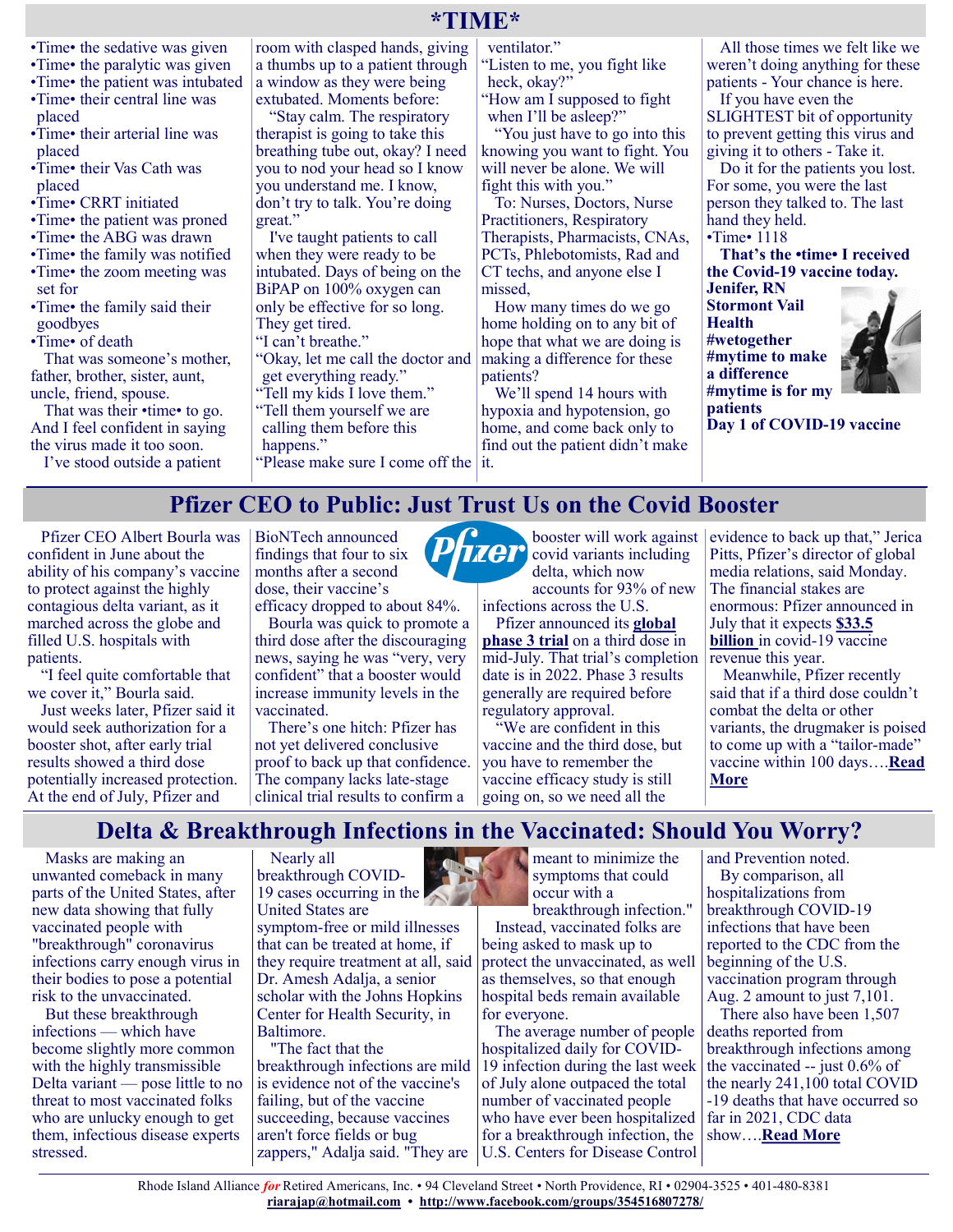### **Moderna Vaccine May Shield More Against Breakthrough Infections Than Pfizer**

(HealthDay News) -- People fully vaccinated with the Moderna COVID-19 vaccine appear to have a lower risk of a "breakthrough" infection caused by the Delta variant than those who received the Pfizer vaccine, a new, preliminary report suggests.

The researchers emphasized that both vaccines still "strongly protect" against severe illness, but the difference appears to be in the degree of protection they offer against

infection, CNBC reported. The infection risk was 60% lower among Moderna recipients than among Pfizer recipients, according to an analysis of July data from Florida, where the Delta variant has driven COVID-19 cases to new highs, CNBC reported.

The Mayo Clinic researchers also found that in Minnesota last month, the Moderna vaccine was 76% effective at preventing a breakthrough infection, while the Pfizer vaccine was only 42% effective.

"Comparing rates of infection between matched individuals fully vaccinated with

mRNA-1273 [Moderna] versus BNT162b2 [Pfizer] across Mayo Clinic Health System sites in multiple states (Minnesota, Wisconsin, Arizona, Florida and Iowa), mRNA-1273 conferred a twofold risk reduction against breakthrough infection compared to BNT162b2," the authors wrote.

The new data was published in an abstract of their **pre-[print](https://www.medrxiv.org/content/10.1101/2021.08.06.21261707v1)  [study](https://www.medrxiv.org/content/10.1101/2021.08.06.21261707v1)** that's awaiting a full peer review, so the findings should be considered preliminary.

However, Dr. Amesh Adalja, senior scholar at Johns Hopkins Center for Health Security, in Baltimore, stressed that "when it comes to vaccines, the most important thing, and to me the only thing that matters, is that they protect against severe disease, hospitalization and death. That's what the vaccines were designed to do — not to be some magic force field that

stops every breakthrough infection."

Adalja said, "By that standard, the vaccines are performing tremendously. I think it's important to remember that the Moderna vaccine is a higher dosage than the Pfizer vaccine, and that may be accounting for this discrepancy in this study, which has not gone through peer review. However, in the end, if both vaccines prevent what matters, I don't think it matters much."

Still, the Biden administration is taking the data as a "wakeup call," *[Axios](https://www.axios.com/coronavirus-vaccines-pfizer-moderna-delta-biden-e9be4bb0-3d10-4f56-8054-5410be357070.html)* reported.

Pfizer told the news website that it and partner BioNTech "expect to be able to develop and produce a tailor-made vaccine against that [Delta] variant in approximately 100 days after a decision to do so, subject to regulatory approval," CNBC reported.

In a follow-up statement, the company emphasized the effectiveness of its COVID-19

vaccine and said it was also developing a booster dose.

"Pfizer and BioNTech have put into place a robust booster research program to ensure that our vaccine continues to offer the highest degree of protection possible," Pfizer said. "Initial data of a third dose of the current vaccine demonstrates that a booster dose given at least 6 months after the second dose elicits high neutralization titers against the wild type, Beta, and Delta variants."

Last week, Moderna warned that breakthrough infections were on the rise and said people who'd received its vaccine would likely require a booster shot before

winter, *CNBC* reported. Despite the new data, the U.S. Centers for Disease Control and Prevention has said the risk of infection is 8 times higher in the unvaccinated than the vaccinated, and the risk of hospitalization or death is 25 times higher, CNBC reported.

### **More protection: US likely to authorize COVID booster shots**

After struggling for months to persuade Americans to get the COVID-19 vaccine, U.S. health officials could soon face a fresh challenge: talking vaccinated people into getting booster shots to gain longer-lasting protection as the delta variant sends infections soaring again.

As early as Wednesday, U.S. health authorities are expected

to recommend an extra dose of the vaccine for all Americans eight months after they get their second shot, according to two people who spoke to The Associated Press on condition of anonymity to discuss internal deliberations.

That means the biggest vaccination drive in U.S. history



more extensive. The move is being driven by both the highly contagious variant and preliminary evidence that the vaccine's protective effect starts

dropping within months. Last week, U.S. health officials recommended boosters for some people with weakened

immune systems, such as cancer patients and organ transplant recipients. If the shots are expanded as expected to other Americans, among the first to receive them could be health care workers, nursing home residents and other older people...**[Read More](https://apnews.com/article/business-health-coronavirus-pandemic-coronavirus-vaccine-21cd829d358e9b50b16515025dab2008)**

### **Daily Half-Hour Walk Can Greatly Boost Survival After Stroke**

After a stroke, survivors can greatly increase their odds for many more years of life through activities as easy as a half-hour's stroll each day, new research shows.

The nearly five-year-long Canadian study found that stroke survivors who walked or gardened at least three to four hours a week (about 30 minutes a day), cycled at least two to three hours per week, or got an equivalent amount of exercise had a 54% lower risk of death from any cause.

The benefits were highest

among younger stroke survivors. Those younger than 75 who did at least that much physical activity had an 80% lower risk of death, according to the study published online Aug. 11 in the journal Neurology.

"We should particularly emphasize [physical activity] to stroke survivors who are younger in age, as they may gain the greatest health benefits from walking just 30 minutes each day," study author Dr. Raed Joundi, of the University of Calgary, said in a journal



news release.

One U.S. expert in stroke care said more needs to be done to help people

who survive a stroke get active. "It is important that stroke neurologists enroll their patients in exercise programs, because encouraging exercise/physical activity may not be sufficient," noted Dr. Andrew Rogove, who wasn't involved in the new research. He directs stroke care at Northwell Health's South Shore University Hospital in

Bay Shore, N.Y. The new study included nearly 900 stroke survivors, average age 72, and more than 97,800 people, average age 63, who had never had a stroke. All of the participants were followed for an average of about 4.5 years.

After accounting for other factors that could influence the risk of death (such as age and smoking), the researchers found that 25% of the stroke survivors and 6% of those who'd never had a stroke died from any cause during follow-up….**[Read](https://consumer.healthday.com/sb-8-12-daily-half-hour-walk-can-greatly-boost-survival-after-stroke-2654499643.html)  [More](https://consumer.healthday.com/sb-8-12-daily-half-hour-walk-can-greatly-boost-survival-after-stroke-2654499643.html)**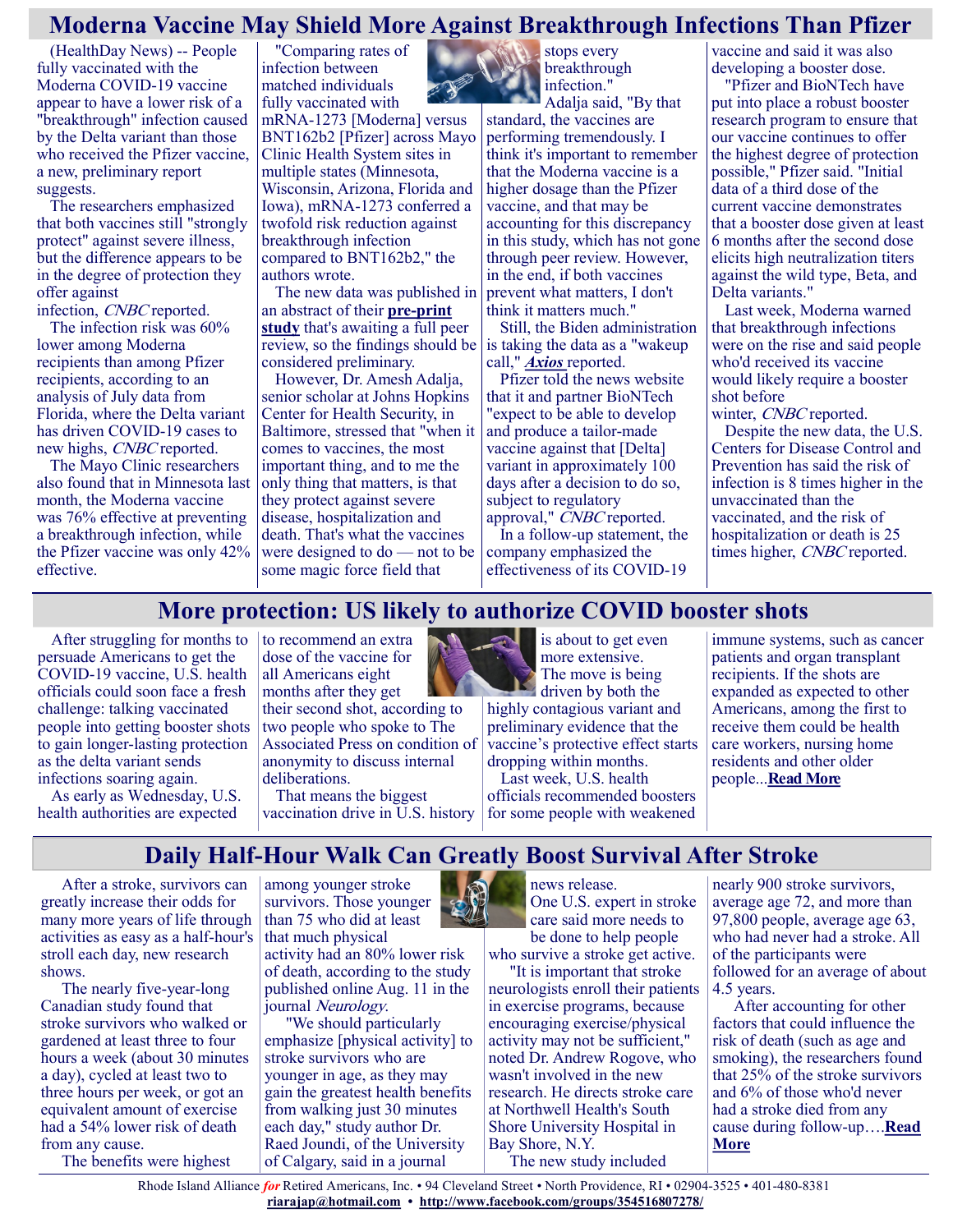### **Cancer Patients Avoiding Pot, Even as Rules on Use Relax**

(HealthDay News) -- As legal | over the four years of use of marijuana expands, experts say U.S. cancer patients are still far less likely to use it than the general population.

That's the key finding from a new study based on data on smoking habits -- both tobacco and pot -- collected from nearly 20,000 people between 2013 and 2018. Several U.S. states legalized recreational pot during that time.

Over the period, reported marijuana use peaked at 9% for cancer patients, compared to 14% among people with no cancer history, according to findings published Aug. 13 in the journal *Cancer*.

"Even when we looked at whether someone used cannabis observation and we control for things like age and race, cancer patients are still not increasing their use over time like the general population," said lead author Bernard Fuemmeler. He is interim co-leader of the Cancer Prevention and Control research program at Virginia Commonwealth University Massey Cancer Center.

"I would have expected them to have at least mirrored what was happening in the general population," Fuemmeler said in a university news release.

Co-author Sunny Jung Kim said changes in attitudes and perceived benefits and harms of marijuana are to be expected



**because of changes in law** enforcement.  $\sum$  "This work gives us

perspective on prevalence of cannabis use among cancer patients and how it has changed over time," said Kim, an assistant professor of health behavior and policy at the VCU School of Medicine.

Some small studies have shown that pot can help ease nausea from chemotherapy and relieve pain, according to the American Cancer Society.

So why aren't more cancer patients taking advantage of more liberal laws?

"There is that element of a life -changing moment when you have cancer," Fuemmeler said. "You have to be mindful of your health and contemplate whether something like cannabis is helpful or hurtful."

The study also found that among both cancer patients and others, marijuana use was higher among those who reported higher levels of pain. Lower rates of use were seen among women, older people and those with higher incomes, medical insurance or better mental health.

The authors said more research into the health effects of marijuana use by cancer patients and survivors is needed so doctors and patients can have informed talks about its potential benefits and risks.

### **'Date Rape' Drug Gets FDA Approval to Treat Rare Sleep Disorder**

(HealthDay News) -- The drug Xywav has been approved for expanded use in adults with a rare sleep disorder called idiopathic hypersomnia, the U.S. Food and Drug Administration said Thursday.

The drug has a checkered history: In the 1960s, it was given to women during childbirth to dampen their consciousness, The New York Times reported, while an illicit version made headlines as a "date rape" drug in the 1990s.

It's the first drug to be approved by the FDA for idiopathic hypersomnia, which causes excessive daytime sleepiness even after a good night's sleep.

The oral drug was already approved for the treatment of excessive daytime sleepiness and Xywav to a placebo experienced

sudden loss of muscle tone in patients aged 7 and older with narcolepsy.

"Idiopathic hypersomnia is a lifelong condition, and the approval of Xywav will be instrumental in providing treatment for symptoms such as excessive sleepiness and difficulty waking, and in effectively managing this debilitating disorder," Dr. Eric Bastings, deputy director of the Office of Neuroscience in the FDA's Center for Drug Evaluation and Research, said in an agency news release.

The approval is based on a clinical trial that included 154 adult patients, aged 19 to 75. Those who were switched from



taking the drug, according to the FDA.

The most common side effects of the drug were nausea (21.4%), headache (16.2%), dizziness (11.7%), anxiety (10.4%) and vomiting (10.4%).

Xywav has a boxed warning for central nervous system depression and abuse and misuse, which can cause serious side effects such as seizures, trouble breathing, changes in alertness, coma and death, the FDA said.

Due to the potential risks of the drug, it's subject to strict prescribing and dispensing controls, and is not available in retail pharmacies.

Xywav can be prescribed only by a certified prescriber and dispensed only to an enrolled patient by a certified pharmacy that ships directly to patients, the FDA said.

Some experts said the evidence to support the new approval is weak. And they worry about the dangers of the medication, which acts so swiftly that its label advises users to take it while in bed, the Times reported.

The drug "has serious safety concerns, both in terms of its abuse liability and its addictive potential," Dr. Lewis Nelson, director of medical toxicology at Rutgers New Jersey Medical School, told the Times.

### **Customized Drinks Have Gone Viral – And May Be a Recipe for Disaster**

When TikTok trendsetters went included extra caramel viral sharing their off-the-menu, customized drink recipes to try at the coffee shop, each one more over the top than the last, baristas took to social media and started posting the most outlandish customizations, calling out their customers and sharing war stories.

One order, for example – which already featured syrupy caramel blended with coffee and topped with caramel sugar – had a laundry list of add-ons that

drizzle, whipped and heavy cream, cinnamon syrup and seven pumps of dark caramel.

Now, nutrition experts are hoping to have their say about the consequences of this syruppumping, cream-swapping fad: "It makes me cringe," said Marie-Pierre St-Onge, an associate professor of nutritional medicine at Columbia University in New York. "It's a bad habit to start, that's for sure."



For starters, St-Onge said, customers should use caution when they order coffee drinks, tea

or other popular, sugary beverages straight from the menu at their favorite establishments because they already may contain empty calories. The ingredient substitutions and add-ons can only make matters worse.

"We're talking about drinking calories, and liquid calories are often not very well compensated for at subsequent meals," she

said. "They tend to be calories that are tacked on above and beyond your general energy requirement, so they are often those that lead to weight gain."

On its own – without added sugars or heavy creams – coffee is an excellent source of antioxidants, and regular consumption is associated with a host of health benefits, including a lower risk of Type 2 diabetes and Parkinson's disease. ….**[Read](https://consumer.healthday.com/aha-news-customized-drinks-have-gone-viral-and-may-be-a-recipe-for-disaster-2654657404.html)  [More](https://consumer.healthday.com/aha-news-customized-drinks-have-gone-viral-and-may-be-a-recipe-for-disaster-2654657404.html)**